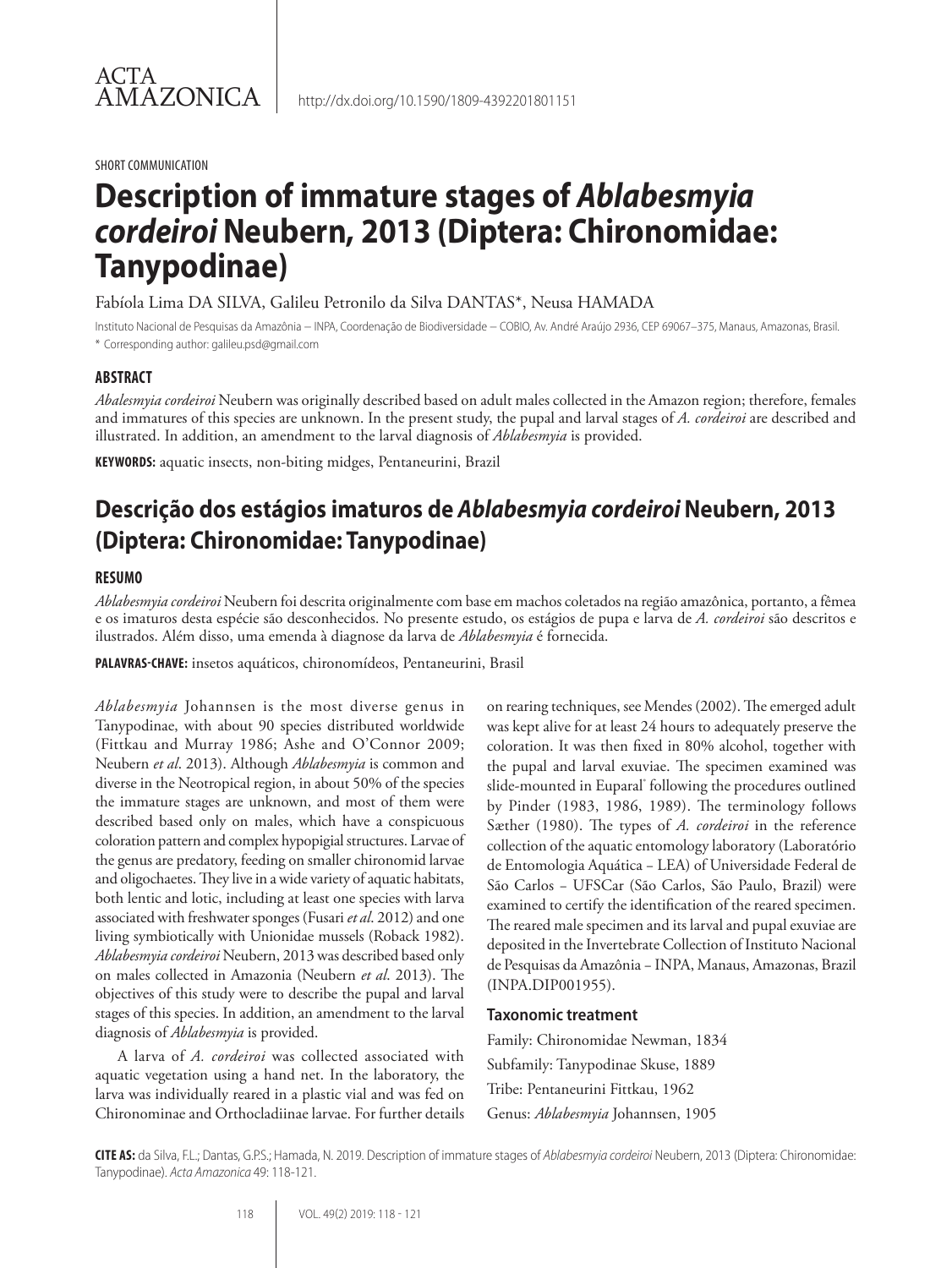**Amended diagnosis.** The following addition is provided to the generic diagnosis reviewed by Neubern *et al*. (2013):

**Larva**. At least one species has one bifid claw at apex of posterior parapods.

#### *Ablabesmyia cordeiroi* **Neubern, 2013**

**Material examined**. Holotype: male, Brazil, Amazonas, Manaus, Cuieiras ZF02, (60°06'55''W, 02°35'22''S), 14.vii.2008, C.S.N. Oliveira (LEIA). Paratypes: two males, same data as holotype. Additional material: one male with pupal and larval exuviae, Presidente Figueiredo, Igarapé da Onça, Recanto da Pantera, (02°00'52"S, 60°01'43"W), 10.xii.2012, G.P.S. Dantas (INPA).

**Diagnostic characters.** *Pupa***:** wing sheath smooth, with brown pigmentation restricted to the edges and some veins; thoracic horn lumen with hexagonal pattern, spines present on the base, aeropyle membranous with a simple tube; genital sac apex rounded beyond the insertion of the second macroseta of the anal lobe. *Larva:* postoccipital margin without projections; basal segment of maxillary palp subdivided into two parts; ligula with anterior row of teeth strongly concave; posterior parapods with one short, bifid claw; all claws of the posterior parapods light yellow.

*Pupa*  $(n = 1)$ *.* 

ACTA

AMAZONICA

Total length = 2.95 mm (abdomen of male).

*Coloration*. Thoracic horn dark-brown (Figure 1A); wing sheath whitish, with brown pigmentation restricted to the edges and some veins as in Figure 1B. Abdomen light brown, without distinct spots (Figure 1C).

*Cephalothorax*. Frontal apotome apically truncated. Wing sheath smooth (Figure 1B), 1088 μm long, 370 μm maximum width. Thoracic horn (Figure 1A) 431 μm long, 198 μm maximum width, lumen with hexagonal pattern, spines present on the base, aeropyle membranous, 25 μm long, 38 μm wide, with a simple tube, outer membrane with spines on the dorsal margin; thoracic comb with 16 teeth.

*Abdomen* (Figure 1C). TI–VII with large field of shagreen, composed of small spines arranged in transverse rows; TVIII with large field of shagreen formed by small scattered spines; anal lobe with shagreen. TI with a distinct elongated scar, 86 μm long. Segment VII with 4 LS setae. Segment VIII with 5 lateral filaments. Anal lobe as in Figure 1D, 400 μm long, 340 μm wide at base, spiniform at apex; two lateral macrosetae, with adhesive sheath; outer margins with four spines, inner margin without spines. Genital sac 254 μm long, 235 μm wide at base, apex beyond the insertion of the second macroseta of the anal lobe. GS/AL 0.63.

#### *Larva*  $(n = 1)$ .

*Coloration*. Head capsule yellow; post-occipital margin brown; antenna and maxillary palp yellowish; mandible yellow with brown apex; ligula brown at apex. Abdomen yellowish;



**Figure 1.** *Ablabesmyia cordeiroi* Neubern, pupa. (A) thoracic horn; (B) wing sheath; (C) abdomen; (D) anal lobe. This figure is in color in the electronic version.

procercus and anal setae yellowish; all claws of posterior parapods light yellow.

*Head* (Figure 2A). Head capsule oval in shape; total length 715 μm, 473 μm wide, cephalic index 0.66. Chaetotaxy as in Figure 2A. Ventrally, VP closer to S10 than to S9, located posterior to S9, mesial to S10. Ventral scars slender, 60 μm long, distant from each other by 90 μm, distant from the occipital margin by 76 μm. Postoccipital margin without projections (Figure 2A).

*Antenna*. A<sub>1</sub> 350 μm long, 19 μm maximum width, ring organ placed 205 μm from base.

*Maxilla*. Basal segment of maxillary palp (Figure 2B) subdivided into 2 parts, basal  $(P_1)$  36  $\mu$ m long and 12 wide, apical  $(P_2)$  37  $\mu$ m long and 10  $\mu$ m wide; ring organ placed 30 μm from base; palpiger small, 16 μm long and 14 μm wide.  $A_1/P_1$  9.72.

*Mandible* (Figures 2C–D). Gradually curved and tapered towards apex, 144 μm long; with three lateral setae, ring organ placed 30 μm from base. Apical tooth 47 μm long, mola projection large, blunt-ended and directed apically; inner tooth large, bluntly rounded (Figure 2C), partly overlying seta subdentalis. Seta subdentalis 41  $\mu$ m long. A<sub>1</sub>/MD 2.43.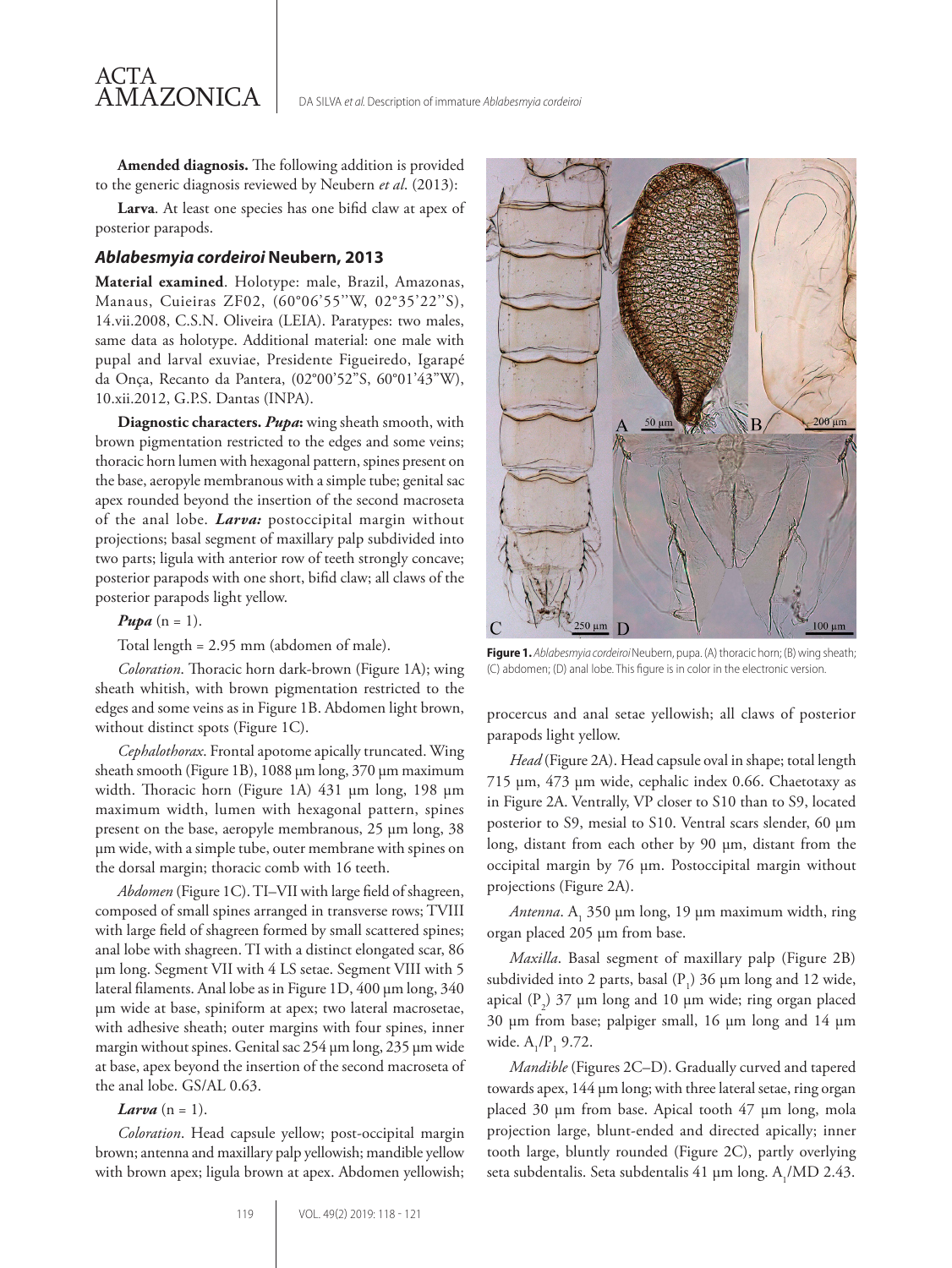ACTA AMAZONICA



**Figure 2.** *Ablabesmyia cordeiroi* Neubern, larva. (A) head; (B) maxillary palp; (C) apex of mandible; (D) mandible; (E) ligula and paraligula; (F) bifid claw of posterior parapod.

*Mentum and M appendage*. Dorsomental teeth reduced, M appendage rounded apically; pseudoradula 140 μm long, 14 μm wide, uniformly granulated. Labial vesicles 36 μm long, oval-shaped.

*Hypopharyngeal complex* (Figure 2E). Ligula 91 μm long, 60 μm wide at apex, 41 μm at the middle and 53 μm at the base, with five teeth, anterior row of teeth strongly concave; granulated at base. Paraligula bifid and robust, 37 μm long and 11 μm wide. Pecten hypopharyngis with 13 teeth.

*Body*. Without fringe of swim-setae. Anterior parapods with simple claws. Procercus 110 μm long, 32 μm wide at base, with seven anal setae, 588 μm long. Supra-anal setae 273 μm long. Sub-basal setae of posterior parapod 200 μm long. Anal tubules not measurable. Posterior parapods with hooklets and 13 simple claws and one shorter claw wide at base and bifid at apex (Figure 2F).

#### **Remarks on systematics**

The pupa of *A. cordeiroi* would key to *A. communiba* Neubern in Neubern *et al*. (2013), however, in *A. communiba* the genital

sac is 300-350 μm long and the veins of the wing sheath are complete, while in *A. cordeiroi* the genital sac is about 250 μm long and the veins of the wing sheath are incomplete. In contrast, the larva of *A. cordeiroi* does not key to any couplet in Neubern *et al*. (2013), due to its unique combination of characters, mainly the bifid claw on the posterior parapods (Figure 2F). Considering an initial hypothesis of primary homology, this peculiar character which does not appear in any other known larva of *Ablabesmyia*, should be treated as a plesiomorphy, since it also occurs in all species of *Labrundinia* Fittkau and *Denopelopia* Roback & Rutter, which are genera that were recently recovered as the sister group of *Ablabesmyia* by Krosch *et al*. (2017).

#### **Notes on biology**

The larva of *A. cordeiroi* was collected associated with aquatic vegetation in a backwater area of a black-water stream. The species is known only from Amazonas state, Brazil.

## **ACKNOWLEDGMENTS**

FLS received a PIBIC/PAIC scholarship from Conselho Nacional de Desenvolvimento Científico e Tecnológico − CNPq (Brazil), GPSD received a scholarship from Programa PCI−INPA (Ministério de Ciência, Tecnologia, Inovação e Comunicações − MCTIC/CNPq), and NH is a CNPq reserach fellow (process # 307849/2014-7). INPA and CNPq projects (Sistemática Integrada de Insetos Aquáticos na América do Sul) provided financial resources for fieldwork. Thanks are due to Dr. Philip M. Fearnside for his comments on an early version of this manuscript. We are indebted to Dr. Livia M. Fusari (Universidade Federal de São Carlos − UFSCar), who allowed access to the types of *A. corderoi*.

## **REFERENCES**

- Ashe, P.; O´Connor, J.P. 2009. *A world catalogue of Chironomidae (Diptera), Part 1. Buchonomyiinae, Chilenomyiinae, Podonominae, Aphroteniinae, Tanypodinae, Usamboramyiinae, Diamesinae, Prodiamesinae and Telmatogetoninae.* 1st ed. The National Museum of Ireland, Ireland, 455p.
- Fittkau, E.J.; Murray, D.A. 1986. The pupae of Tanypodinae (Diptera: Chironomidae) of the Holarctic region – Keys and diagnoses. *In*: Wiederholm, T. (Ed.), *Chironomidae of the Holarctic region – Keys and diagnoses*. Part 2. Pupae. *Entomologica scandinavica*, Supplement. 28: 31–113.
- Fusari, L.M.; Oliveira, C.S.N.; Hamada, N.; Roque, F.O. 2012. New species of *Ablabesmyia* Johannsen from the Neotropical region: first report of a sponge-dwelling Tanypodinae. *Zootaxa*, 3239: 43–50.
- Krosch, M.N.; Cranston, P.S.; Bryant, L.M.; Strutt, F.; McCluen, S.R. 2017. Towards a dated molecular phylogeny of the Tanypodinae (Chironomidae, Diptera). *Invertebrate Systematics*, 31: 302–316.